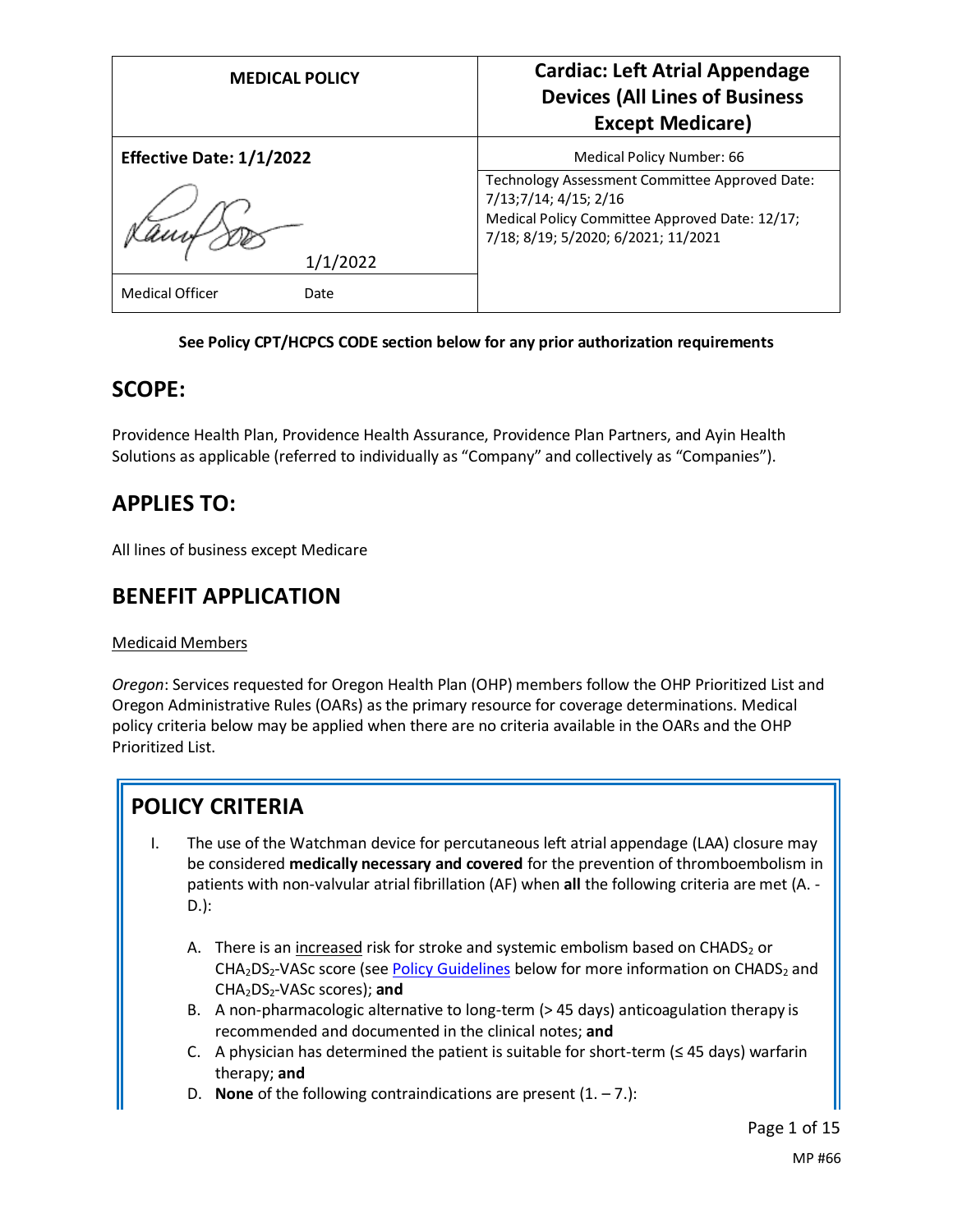- 1. Intracardiac thrombus is visualized by echocardiographic imaging.
- 2. An atrial septal defect repair or closure device or a patent foramen ovale repair or closure device is present.
- 3. The left atrial appendage anatomy will not accommodate a device.
- 4. Any of the customary contraindications for other percutaneous catheterization procedures (e.g., patient size too small to accommodate transesophageal echocardiography [TEE] probe or required catheters) or conditions (e.g., active infection, bleeding disorder) are present.
- 5. Short-term (≤ 45 days) contraindication to anticoagulation therapy (such as warfarin);

6. Contraindication to antiplatelet (such as clopidogrel or aspirin) Note: contraindications may include but are not limited to allergy, hypersensitivity, or inability to tolerate. (Please se[e Policy Guidelines](#page-2-0) below for more information on pharmacological contraindications)

7. The patient has a known hypersensitivity to any portion of the device material or the individual components.

#### II. The use of left atrial appendage devices are considered **investigational and not covered** when criterion I., above is not met, including but not limited to any of the following (A.-C.):

- A. Devices not approved by the FDA for percutaneous LAA closure (e.g., LARIAT, PLAATO, AMPLATZER devices).
- B. Devices used during surgical procedures (non-percutaneous) to occlude the LAA (e.g., AtriClip).
- C. When any of the contraindications noted in criterion I.D. are present.

Link t[o Policy Summary](#page-11-0)

### **POLICY GUIDELINES**

<span id="page-1-0"></span>Risk Stratification Schemes for Ischemic Stroke<sup>1,2</sup>

- 1. **CHADS<sup>2</sup>** (Congestive heart failure, Hypertension, Age ≥75 years, Diabetes mellitus, prior Stroke or TIA or thromboembolism [doubled])
- 2. **CHA2DS2-VASc** (Congestive heart failure, Hypertension, Age ≥75 years [doubled], Diabetes mellitus, prior Stroke or TIA or thromboembolism [doubled], Vascular disease, Age 65 to 74 years, Sex category)

Guidelines from the American Heart Association/American College of Cardiology/Heart Rhythm Society (2019) recommends oral anticoagulants for patients with atrial fibrillation and an elevated CHA2DS2- VASc score of 2 or greater in men or 3 or greater in women. $<sup>1</sup>$ </sup>

Guidelines from the American College of Chest Physicians recommend that stroke risk should be assessed using a risk factor based approach, rather than an categorization into low, moderate/high risk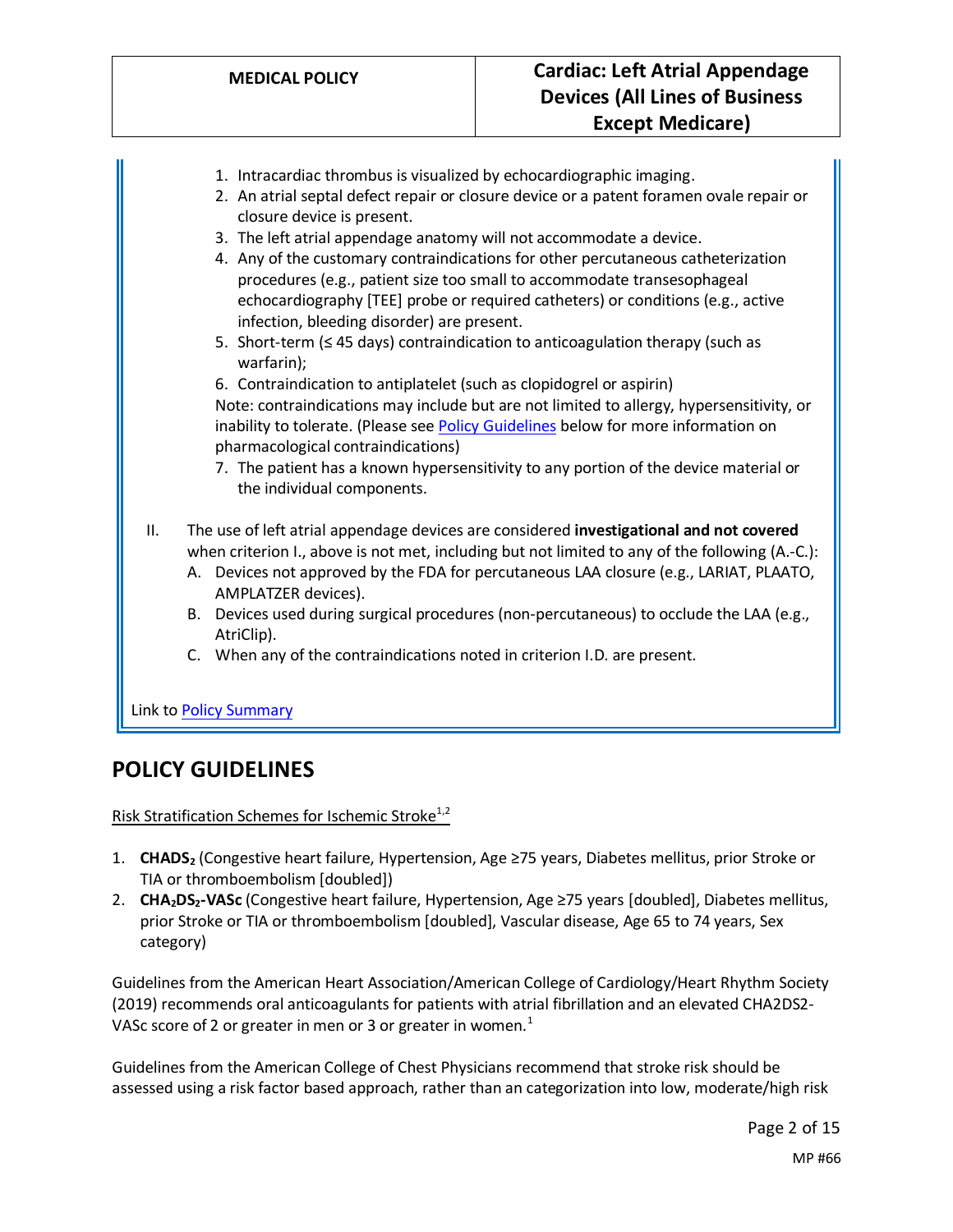strata for patients with atrial fibrillation, recommending the CHA2DS2-VASc scale to initially identify 'low stroke risk' patients who should not be offered antithrombotic therapy to prevent stroke and reduce mortality.<sup>2</sup> Subsequent to this initial step, for patients with AF, including those with paroxysmal AF, they recommend stroke prevention should be offered to those AF patients with one or more non-sex CHA2DS2-VASc stroke risk factors (score of  $\geq 1$  in a male or  $\geq 2$  in a female).<sup>2</sup>

The following tables have been adapted from the 2014 AHA/ACC/HRS Guideline for the Management of Patients With Atrial Fibrillation:<sup>3</sup>

| <b>CHADS<sub>2</sub> Risk Stratification Score</b>    |               |
|-------------------------------------------------------|---------------|
| <b>Risk Factor</b>                                    | <b>Score</b>  |
| <b>Congestive Heart Failure</b>                       |               |
| Hypertension                                          |               |
| Age $\geq$ 75 years                                   |               |
| <b>Diabetes Mellitus</b>                              |               |
| Prior Stroke/Transient ischemic attack/Thromboembolic | $\mathcal{P}$ |
| Maximum score                                         | 6             |

| CHA <sub>2</sub> DS <sub>2</sub> -VASc Risk Stratification Score |                |  |
|------------------------------------------------------------------|----------------|--|
| <b>Risk Factor</b>                                               | <b>Score</b>   |  |
| <b>Congestive Heart Failure</b>                                  | 1              |  |
| Hypertension                                                     | 1              |  |
| Age $\geq$ 75 years                                              | 2              |  |
| Diabetes Mellitus                                                | 1              |  |
| Prior Stroke/Transient ischemic attack/Thromboembolic            | $\overline{2}$ |  |
| Vascular disease (prior myocardial infarction, peripheral        | 1              |  |
| artery disease, or aortic plaque)                                |                |  |
| Age 65 to 74 years                                               | 1              |  |
| Sex category (i.e., female sex)                                  | 1              |  |
| Maximum score                                                    | 9              |  |

#### <span id="page-2-0"></span>Watchman Post-Procedural Protocol

According to the FDA label and the device manufacturer's (Boston Scientific) directions for use, there is specific post-procedure pharmacological protocol that must be adhered to. $4,5$  (See flow diagram below). This protocol is as follows:

A. "Post-procedure warfarin therapy is required in ALL patients receiving a WATCHMAN Device. Patients should remain on 81-100 mg of aspirin and warfarin should be taken post-implant (INR 2.0-3.0). At 45 days (±15 days) post-implant, perform WATCHMAN Device assessment with TEE. Cessation of warfarin is at physician discretion provided that any peri-device flow demonstrated by TEE is ≤5 mm. If adequate seal is not demonstrated, subsequent warfarin cessation decisions are contingent on demonstrating flow ≤5 mm. At the time the patient ceases warfarin, the patient should begin clopidogrel 75 mg daily and increase aspirin dosage to 300-325 mg daily. This regimen should continue until 6 months have elapsed after implantation. Patients should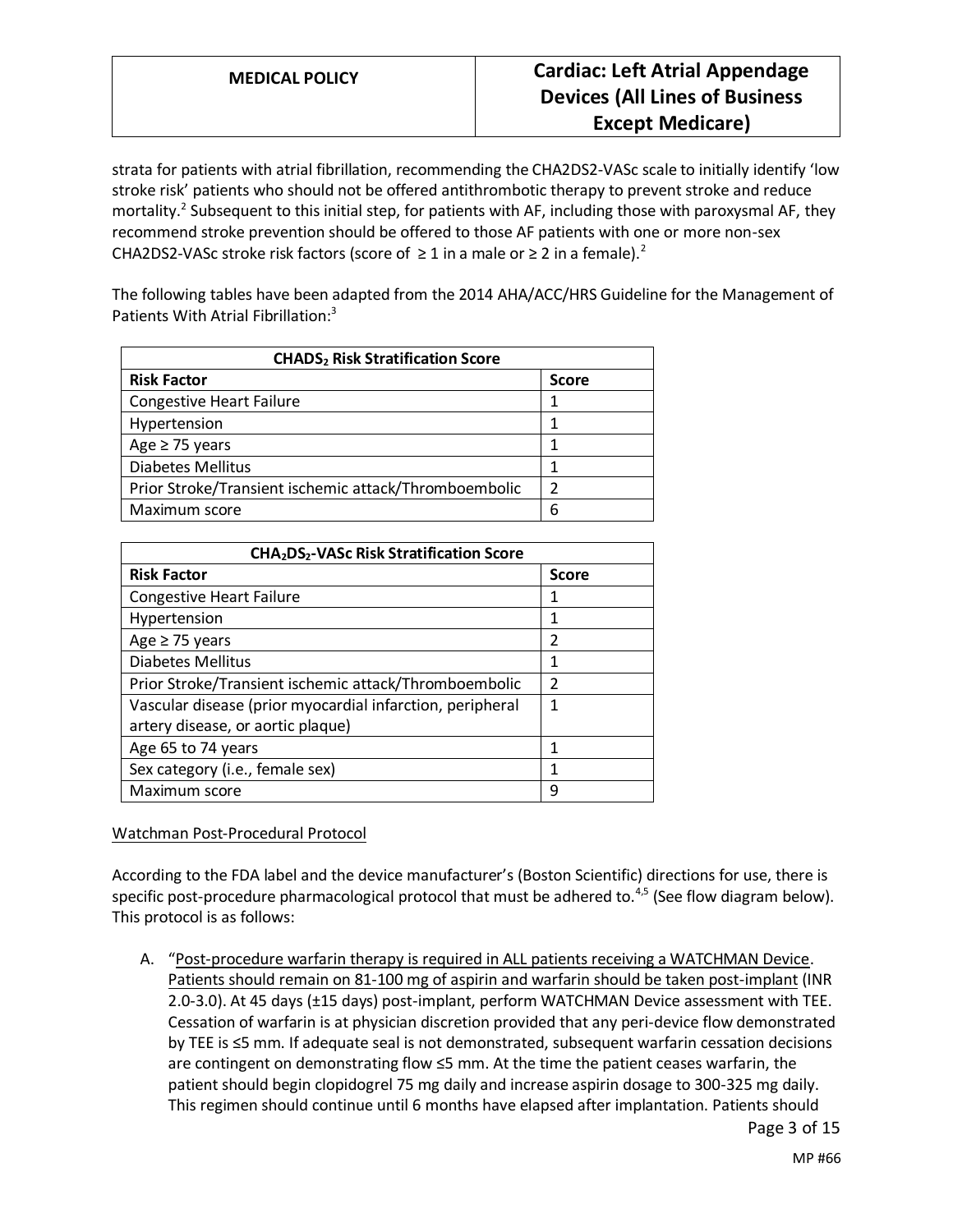then remain on aspirin 300-325 mg indefinitely. If a patient remains on warfarin and aspirin 81- 100 mg for at least 6 months after implantation, and then ceases warfarin, the patient should not require clopidogrel, but should increase to aspirin 300-325 mg daily, which should be taken indefinitely."

- B. At 45 days: assess WATCHMAN Device with TEE.
	- Confirm absence of intra-cardiac thrombus.
		- o If thrombus is observed on the device, warfarin therapy is recommended until resolution of thrombus is demonstrated by TEE.
	- Perform color Doppler assessment to include the device/LAA border at the following approximate TEE angles (0°, 45°, 90° and 135°). Measure any residual leak around the device if necessary.
		- o If the LAA seal is ≤ 5mm, cease warfarin and continue aspirin (300-325mg). Add Clopidogrel (75mg). Continue regimen for 6 months post-implant.
		- o If the LAA seal is > 5mm on this device, continue warfarin and aspirin (81- 100mg) for 6 months post-implant.
- C. 6-months post-implant:
	- Patients on clopidogrel and aspirin: cease clopidogrel and continue on with aspirin 300- 325 mg indefinitely
	- Patients on warfarin and aspirin: cease warfarin and increase to aspirin 300-325 mg daily, which should be taken indefinitely

As such, patients must have the "ability to comply with the recommended post-WATCHMAN Device implant pharmacologic regimen, especially for patients at high risk for bleeding, i.e., the need for warfarin plus aspirin for at least 45 days post-device implantation, clopidogrel and aspirin through 6 months post-procedure, and aspirin indefinitely." **Therefore we define a contraindication to short-term warfarin use as the inability to tolerate warfarin for 45 days or less.**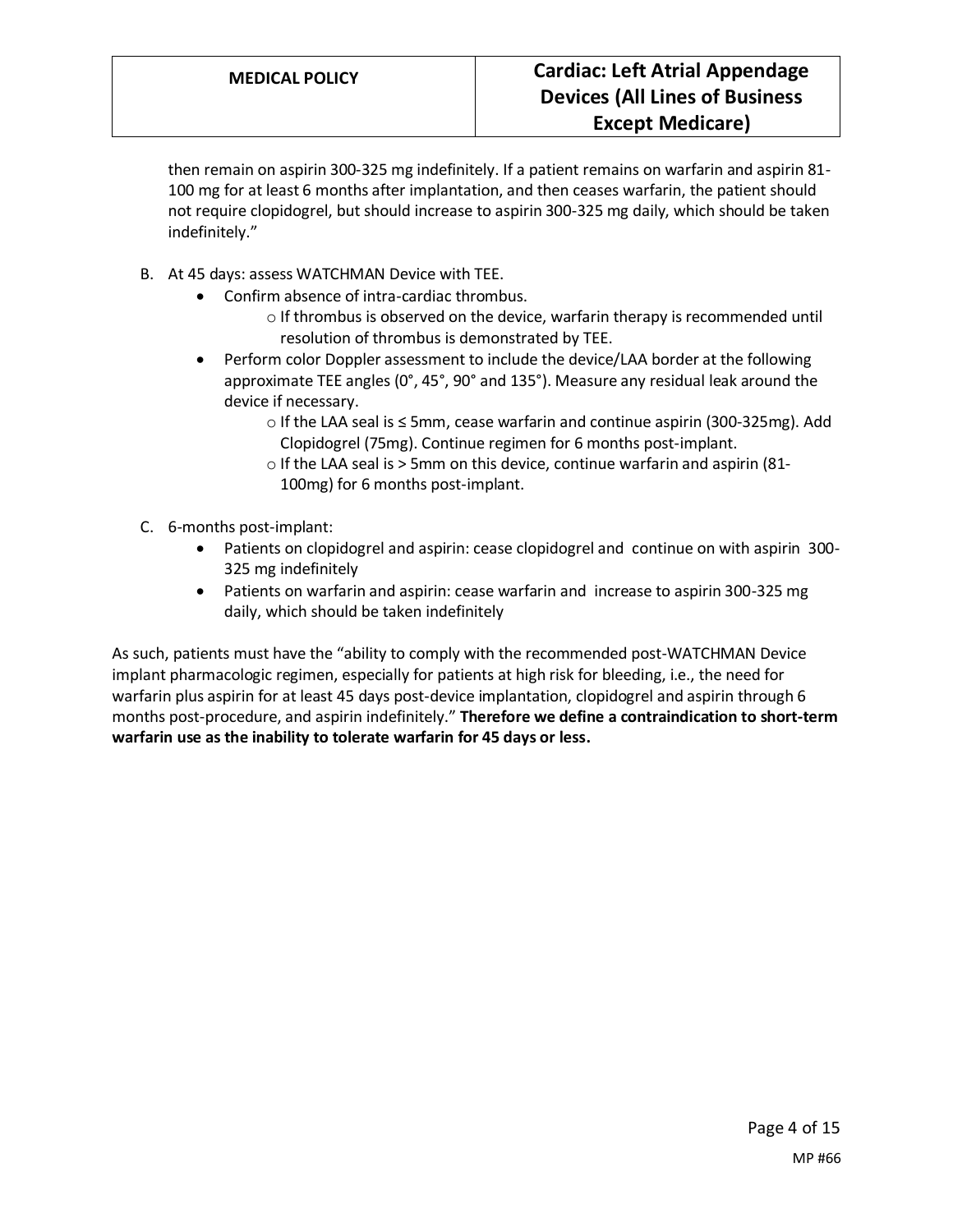Per the FDA labeling information and the manufacturer's directions for use:<sup>4,5</sup>



#### Precautions

Per the FDA labeling information and the manufacturer's directions for use:<sup>4,5</sup>

"In view of the concerns that were raised by the RE-ALIGN2 study of dabigatran in the presence of prosthetic mechanical heart valves, caution should be used when prescribing oral anticoagulants other than warfarin in patients treated with the WATCHMAN Device. The WATCHMAN Device has only been evaluated with the use of warfarin post-device implantation."

#### Patient Selection for Treatment

Per the FDA labeling information and the manufacturer's directions for use:<sup>4,5</sup>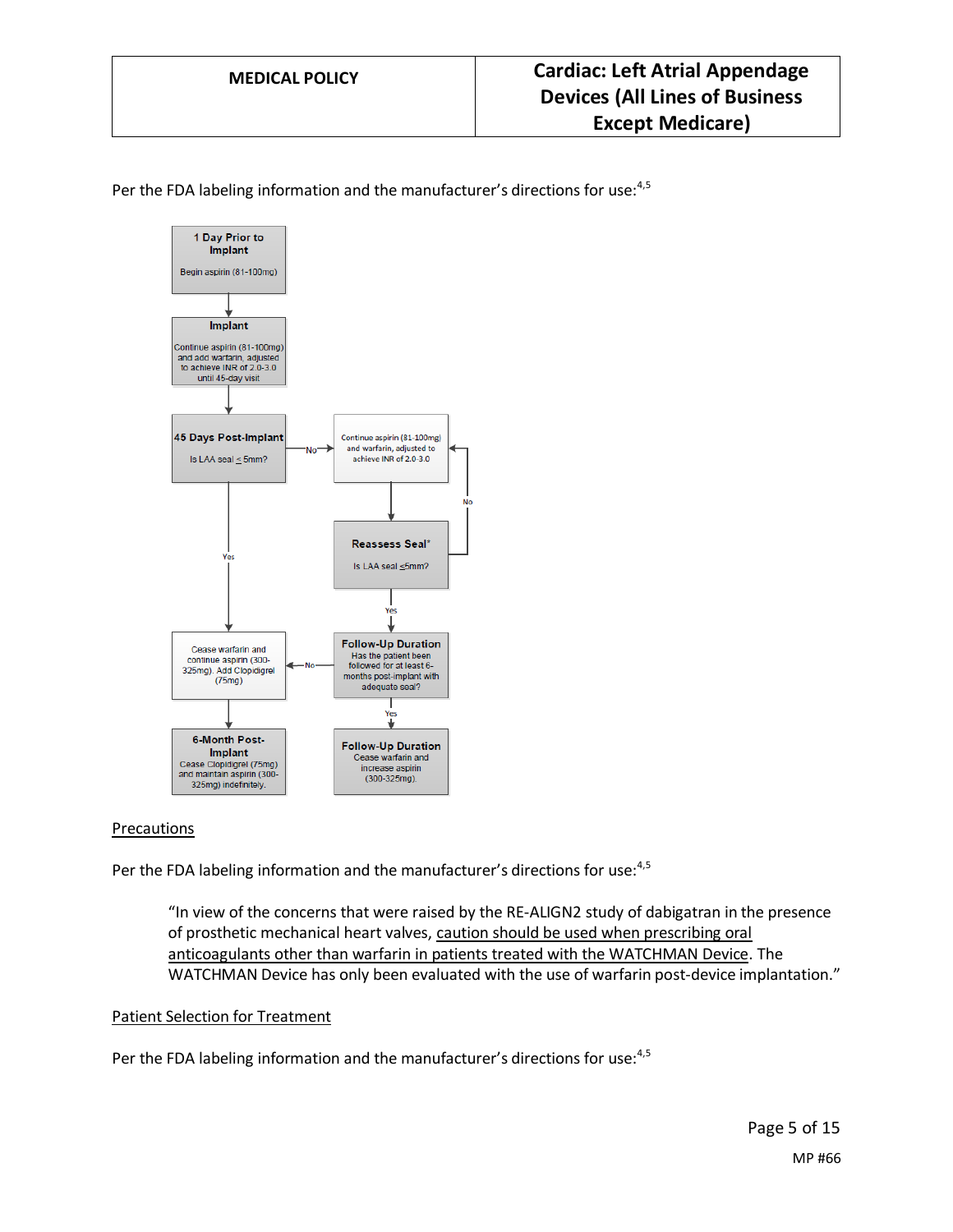"In considering the use of the WATCHMAN Device, the rationale for seeking an alternative to long-term warfarin therapy and the safety and effectiveness of the device compared to warfarin should be taken into account."

# **BILLING GUIDELINES**

C1760 is the only supply code that is appropriate for billing with CPT code 33340.

# **CPT/HCPCS CODES**

| <b>All Lines of Business Except Medicare</b>         |                                                                                                                                                                                                                                                                                                    |
|------------------------------------------------------|----------------------------------------------------------------------------------------------------------------------------------------------------------------------------------------------------------------------------------------------------------------------------------------------------|
| <b>Prior Authorization Required</b>                  |                                                                                                                                                                                                                                                                                                    |
| 33340                                                | Percutaneous transcatheter closure of the left atrial appendage with endocardial<br>implant, including fluoroscopy, transseptal puncture, catheter placement(s), left atrial<br>angiography, left atrial appendage angiography, when performed, and radiological<br>supervision and interpretation |
| <b>No Prior Authorization Required</b>               |                                                                                                                                                                                                                                                                                                    |
| C <sub>1760</sub>                                    | Closure device, vascular (implantable/insertable)                                                                                                                                                                                                                                                  |
| <b>Not Covered</b>                                   |                                                                                                                                                                                                                                                                                                    |
| 33267                                                | Exclusion of left atrial appendage, open, any method (eg, excision, isolation via stapling,<br>oversewing, ligation, plication, clip)                                                                                                                                                              |
| 33268                                                | Exclusion of left atrial appendage, open, performed at the time of other sternotomy or<br>thoracotomy procedure(s), any method (eg, excision, isolation via stapling, oversewing,<br>ligation, plication, clip) (List separately in addition to code for primary procedure)                        |
| 33269                                                | Exclusion of left atrial appendage, thoracoscopic, any method (eg, excision, isolation via<br>stapling, oversewing, ligation, plication, clip)                                                                                                                                                     |
| The code below is not covered when billed with 33340 |                                                                                                                                                                                                                                                                                                    |
| No Prior Authorization Required                      |                                                                                                                                                                                                                                                                                                    |
| C <sub>2628</sub>                                    | Catheter, occlusion                                                                                                                                                                                                                                                                                |

### **DESCRIPTION**

#### Atrial Fibrillation and Stroke

#### *Background*

Atrial fibrillation (AF) is a supraventricular, accelerated heart rhythm (tachyarrhythmia) characterized by uncoordinated atrial activation that leads to inefficient, irregular atrial contraction.<sup>3</sup> These irregular contractions can lead to the formation of thrombi. Stoke occurs when thrombi formed in the atria or,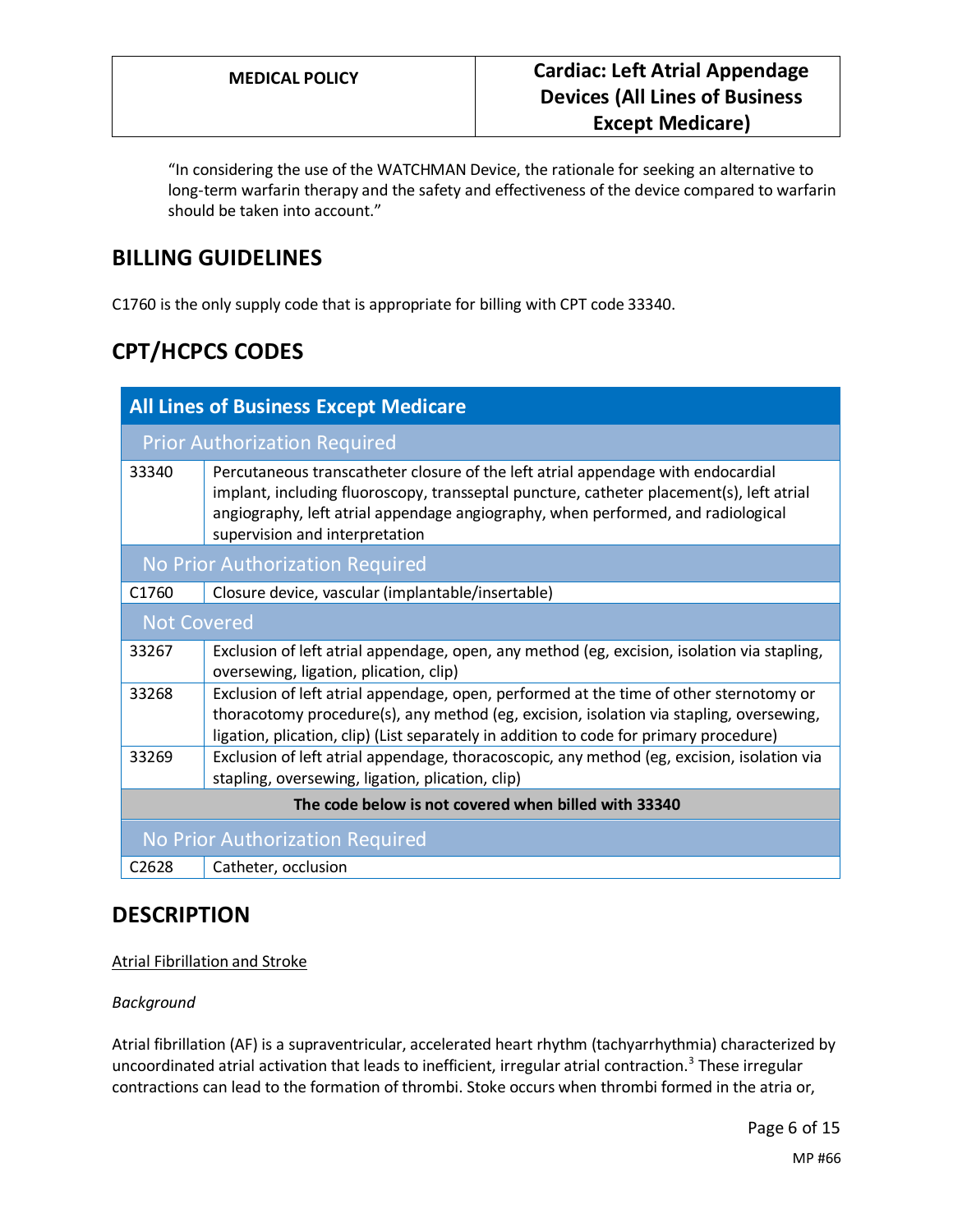more commonly, in the left atrial appendage, enter the systemic circulation and travel to the brain, cutting off circulation to an area of the brain. $6$ 

The presence of AF increases the risk of death in men and women and reduces the usual survival advantage of women. AF is an independent risk factor for stroke occurrence, severity, recurrence and mortality. AF accounts for 1.5% of strokes among people 50 to 59 years of age and 23.5% among individuals 80 to 89 years of age.<sup>7</sup>

#### *Treatment*

Treatment goals for AF include managing arrhythmia and preventing thromboembolism and stroke. Arrhythmia management is achieved through electrical or pharmacologic cardioversion. The standard care for stroke prevention in patients with AF is anticoagulation with vitamin K antagonists (e.g., warfarin) or newer oral anticoagulants (OACs) (i.e., apixaban, dabigatran, edoxaban, rivaroxaban).<sup>6</sup> However, OAC is associated with a risk of bleeding and some patients have relative or absolute contraindications to OAC, while others are unable to adhere to long-term treatment with OAC. These limitations of OAC therapy have spurred the development of non-pharmaceutical approaches to prevent stroke in patients with AF by occluding the left atrial appendage (LAA).<sup>7</sup>

#### Left Atrial Appendage (LAA)

The LAA is a 2-4 centimeter tubular structure connected to the left atrium through a narrow junction. It has been reported that atrial thrombi are located within the LAA in 89% of patients with non-valvular atrial fibrillation (NVAF), in 78% of non-anticoagulated patients with NVAF, and in 44% of patients with valvular AF.<sup>7</sup> LAA occlusion may be achieved by either surgical excision or occlusion, or via percutaneously inserted devices.

Surgical excision of the LAA is not within the scope of this policy and is therefore not reviewed further.

#### Percutaneous Devices

#### *Watchman (Boston Scientific Corp.)*

The Watchman LAA closure device is a self-expandable, open-ended nitinol basket that is permeable to blood. The device is permanently anchored into the ostium of the LAA to trap blood clots before they exit the LAA in patients with non-valvular atrial fibrillation. The three-part system consists of a transseptal access sheath, a delivery catheter, and a self-expanding nitinol frame with fixation barbs covered with a permeable polyester fabric and preloaded into a proprietary delivery catheter, which is designed to allow device recapture if necessary.<sup>7</sup> Currently, this device is the only percutaneous device approved by the United States Food & Drug Administration (FDA) LAA closure/occlusion.<sup>4</sup> It is intended for use in patients for whom anticoagulation therapy is recommended but seek a non-pharmacologic alternative to long-term anticoagulation therapy.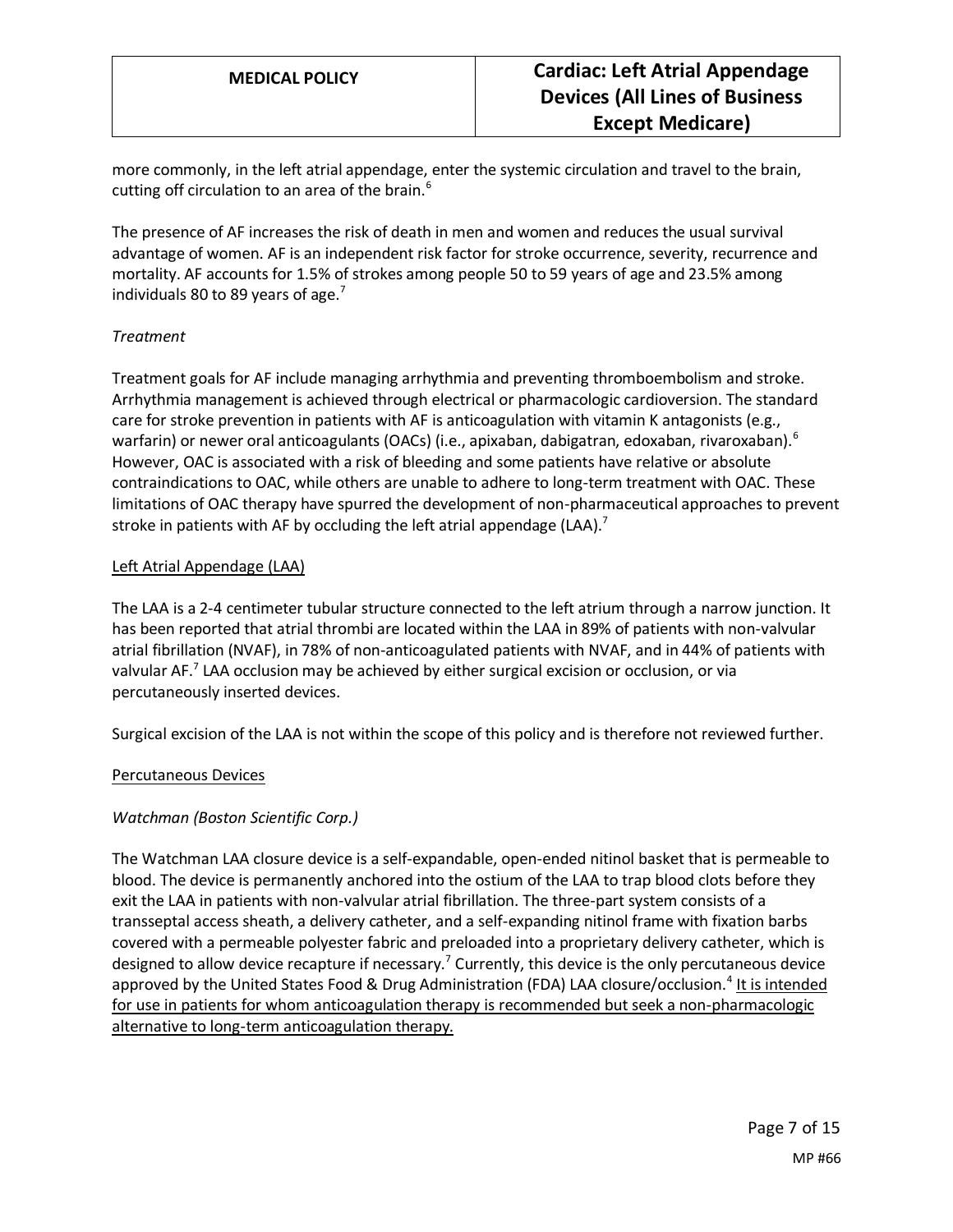#### *AMPLATZER™ Cardiac Plug (ACP) (St. Jude Medical / Abbott)*

The AMPLATZER™ Cardiac Plug (ACP) is a transcatheter, self-expanding device that is anchored into the neck of the LAA.<sup>7</sup> The device requires an LAA depth of 10 mm and includes a left atrial disc designed to completely seal the LAA orifice. The ACP consists of nitinol and interwoven polyester materials in an effort to promote occlusion and tissue in-growth. The technique for implanting this device is also similar to that of the Watchman system. However, although this device is approved for LAAC in Europe, it is not approved by the FDA for LAAC in the United States.

#### *AMPLATZER™ Amulet™ (St. Jude Medical / Abbott)*

The AMPLATZER™ S Amulet™ is a self-expanding, second-generation device made of the same components and inserted in the same location in the LAA as its predecessor, the AMPLATZER<sup>™</sup> ACP.<sup>7</sup> The device has additional features intended to reduce the occurrence of embolization and incomplete LAA exclusion that has been reported with the ACP, including availability in a broader size range (11 to 31 mm in diameter).<sup>8</sup> This device is still undergoing clinical trials and has not been approved by the FDA for any indication.

#### *LARIAT® Suture Delivery Device (SentreHEART Inc.)*

The LARIAT® Suture delivery device is a remote suture delivery system that utilizes a 40mm pre-tied suture loop and collapsible snare to close soft tissues without the use of metal, clip or implant. According to the FDA, its intended use is to facilitate suture placement and knot tying in surgical applications where soft tissues are being ligated with a polyester suture.<sup>9</sup> The technical approach differs from that of the Watchman system in that the suture loop ligates the LAA from the epicardial space, with assistance of catheters and balloons in the left atrium.<sup>7</sup> Although the Lariat<sup>®</sup> device has been FDA approved as a suture delivery device, it does not have approval as an LAAC device.<sup>9</sup> Therefore, the use of this suture system for LAA closure is considered off-label use.

#### Non-Percutaneous Devices

#### *AtriClip® (AtriCure, Inc.)*

AtriClip LAA Exclusion Systems include a clip device that is placed at the base of the LAA to permanently occlude it from the circulating blood in the left atrium.<sup>10</sup>

The AtriClip LAA exclusion systems have been approved by the FDA for the occlusion of the LAA, under direct visualization and in conjunction with other open cardiac surgical procedures. The FDA 510(k) premarket notification states that direct visualization, in this context, requires "that the surgeon is able to see the heart directly, without assistance from a camera, endoscope, etc., or any other viewing technology. This includes procedures performed by sternotomy (full or partial) as well as thoracotomy (single or multiple)."<sup>11</sup>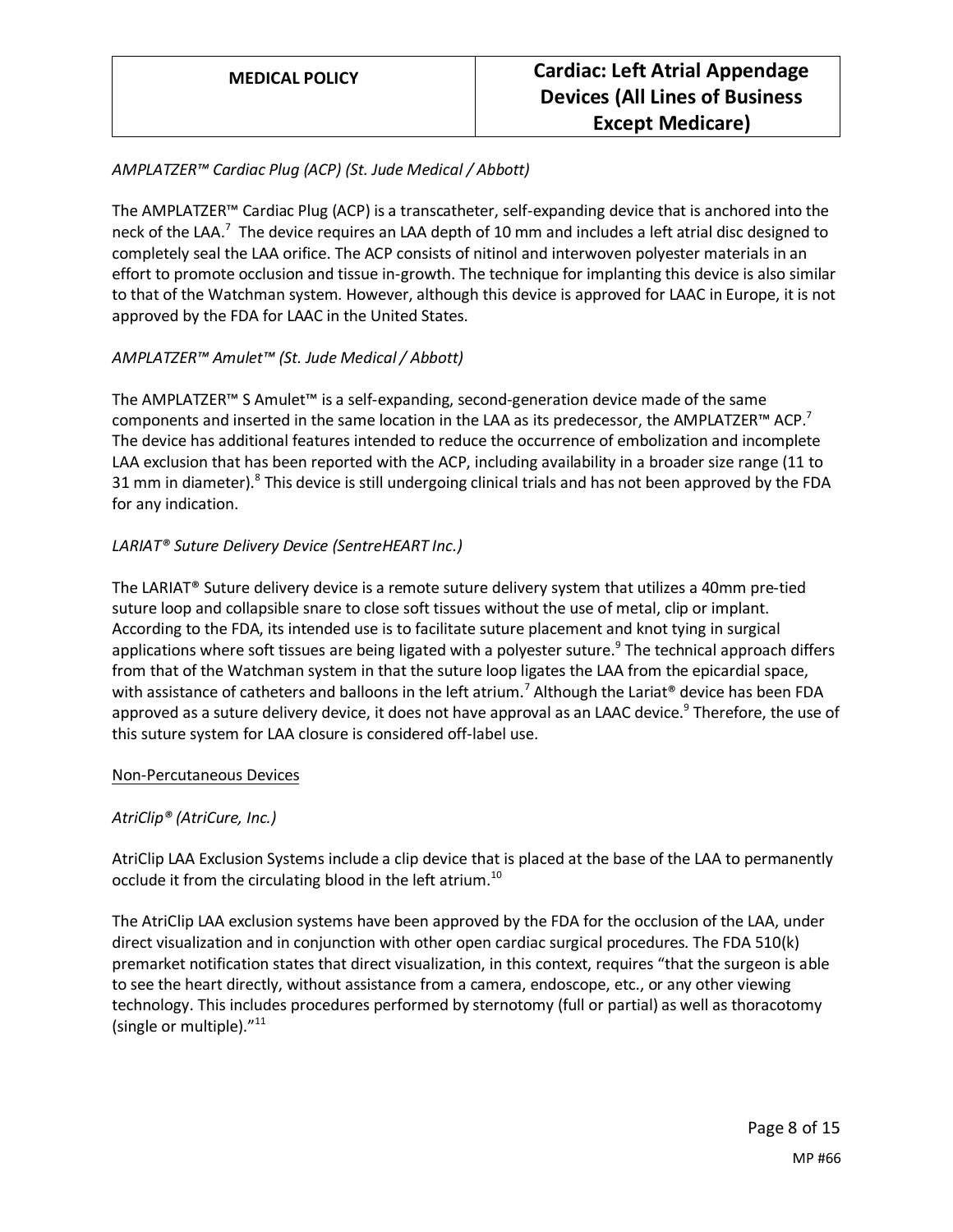### **REVIEW OF EVIDENCE**

#### Percutaneous Left Atrial Appendage Closure/Occlusion Devices

The medical necessity criteria for the Watchman device are primarily based on clinical rationale for use in patients seeking a non-pharmacologic alternative to long-term anticoagulation therapy. Given this, and that the Watchman is the only FDA-approved percutaneous LAA closure/occlusion device, an evidence review for the Watchman device was not conducted at this time. Neither the LARIAT® Suture delivery device nor the AMPLATZER<sup>™</sup> devices (Cardiac Plug or Amulet<sup>™</sup>) have been approved by the FDA for LAA closure or occlusion. The health plan considers devices that are not FDA-approved to be investigational and not covered.

Left Atrial Appendage Closure/Occlusion using Surgical Techniques

The only device that is currently FDA-approved and on the market for LAA occlusion during surgery is the AtriClip. However, the AtriClip is only currently approved for use during heart surgery under direct visualization (including open and thoracoscopic procedures). Therefore, a review of the ECRI, Hayes, Cochrane, and PubMed databases was conducted regarding the use of AtriClip for its approved indications. Below is a summary of the available evidence identified through March 2021.

- In 2021, Hayes published an evidence review assessing the safety and efficacy of the AtriClip Left Atrial Appendage (LAA) Exclusion System in patients with atrial fibrillation.<sup>12</sup> In total, 9 studies reported in 10 publications were included for review. One study evaluated the efficacy and safety of AtriClip as a stand-alone procedure in patients for whom oral anticoagulants were contraindicated. In four studies, AtriClip was implanted as an adjunct to thoracoscopic atrial fibrillation ablation or modified maze procedures. Three studies evaluated implantation of AtriClip via sternotomy and as an adjunct procedure to other cardiac surgical procedures including coronary artery bypass graft (CABG), mitral valve repair, mitral valve replacement, tricuspid valve repair, aortic valve replacement, surgical maze procedures, surgical ablation, and aortic dissection. One study evaluated the efficacy of the AtriClip system in eligible patients undergoing either sternotomy, thoracotomy, or thoracoscopy. Across 8 single-arm studies, (rated as "poor" and "very poor" quality), the proportion of patients with complete occlusion of the LAA at final follow up (up to 3.5 years) ranged from 94% to 100%. Complete occlusion was defined as a lack of blood flow into the LAA and absence of a residual stump. Rates of stroke or transient ischemic attack ranged from 0% to 1.7% in studies in which AtriClip was combined with either thoracoscopic AF ablation or cardiac procedures via sternotomy. Rates of antithrombotic medication use varied across all studies ranging from 0% to 43%. No technology-related complications or mortalities were reported. On the basis of the "very low quality" body of evidence, investigators concluded that evidence was insufficient to support the efficacy of the AtriClip system ("D2" rating) as a stand-alone procedure for the prevention of stroke in patients with atrial fibrillation (AF) who are not candidates for oral anticoagulation treatment..
- In 2017, Caliskan et al. published the largest study evaluating the safety and efficacy of the AtriClip device, including 291 patients (40 prospectively recruited to undergo open-heart surgery and 251 retrospectively reviewed from a registry of patients who had previously received the AtriClip.).<sup>13</sup> Overall mean follow-up was 36± 23months (range: 1–97months). The authors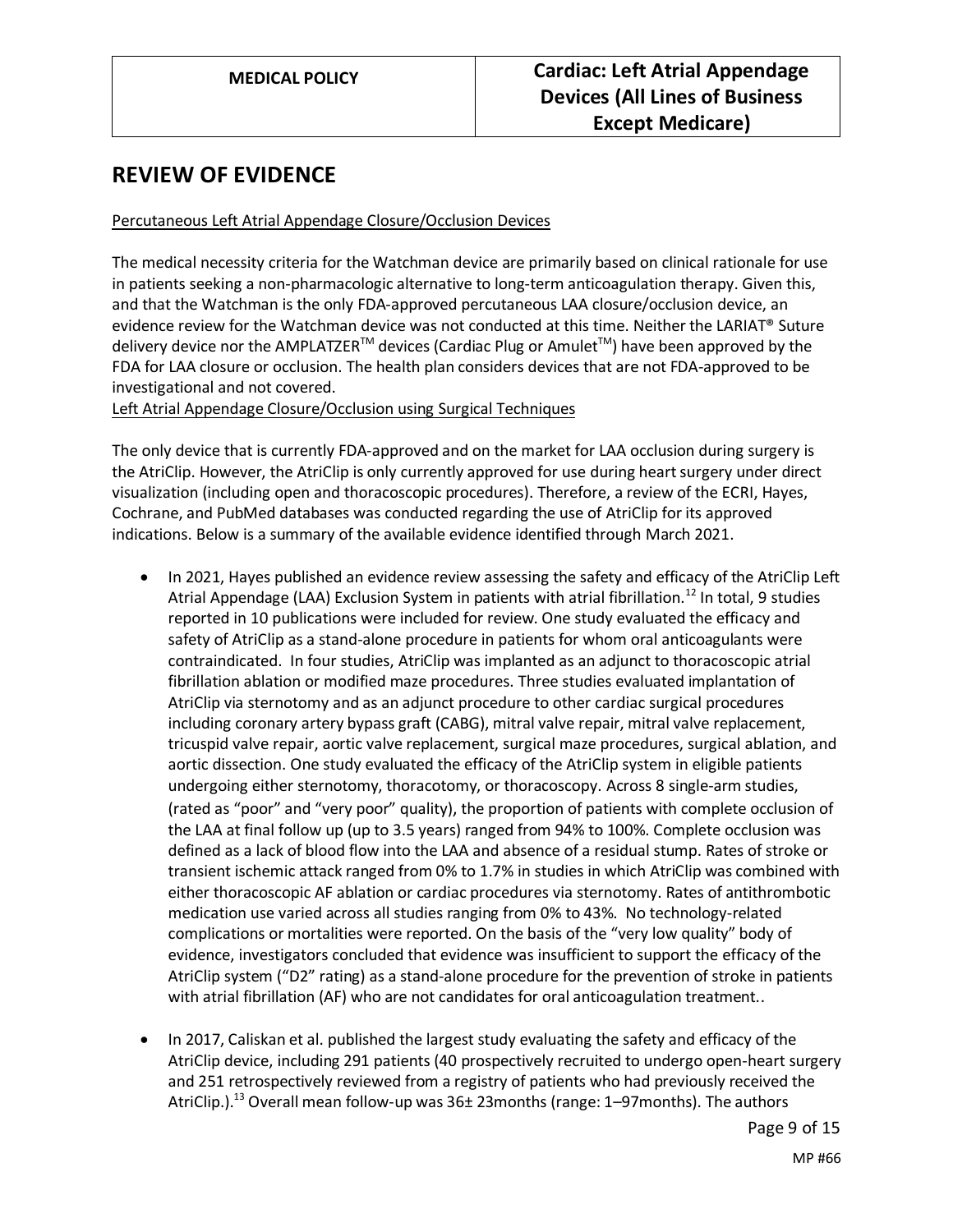reported high rates of successful occlusion, low rates of adverse events and promising long-term data. However, the study had several limitations, including poor study design (single-center, no comparator group and retrospective analyses performed), lack of systematic and rigorous follow-up, wide range of follow-up, and concomitant surgical ablations performed in some patients which likely impacted outcomes. In addition, long-term data (5-year analyses) were only reported on 32 patients. The authors concluded that data from large randomized controlled trials are needed to evaluate the AtriClip device in regard to stroke-prevention compared with current pharmacological and interventional therapies.

• Additional evidence evaluating the safety and efficacy of the AtriClip device during open-heart surgery consists of small to medium sized case series (n=30-71) <sup>14-17</sup> and small retrospective chart reviews (n=20-24 patients).<sup>18,19</sup> All of these studies suffer from the same limitations, including poor study design (single-center, no comparator group), short-term follow-up  $(3 - 18)$ months) and inclusion of patients receiving concurrent ablation for atrial fibrillation. Overall, large multicenter RCTs are needed to evaluate the safety and long-term efficacy of the AtriClip device in the prevention of stroke.

# **CLINICAL PRACTICE GUIDELINES**

#### American Heart Association/American College of Cardiology/Heart Rhythm Society (AHA/ACC/HRS)

In 2019, the AHA/ACC/HRS published a clinical practice guideline addressing the management of patients with atrial fibrillation.<sup>1</sup> Authors made the following recommendations:

"Percutaneous LAA occlusion may be considered in patients with AF at increased risk of stroke who have contraindications to long-term anticoagulation (weak recommendation (Class IIb); nonrandomized evidence (level B-NR))."

"Surgical occlusion of the LAA may be considered in patients with AF undergoing cardiac surgery, as a component of an overall heart team approach to the management of AF (weak recommendation (Class IIb); nonrandomized evidence (level B-NR))."

#### American College of Chest Physicians

In 2018, the American College of Chest Physicians published an evidence-based expert panel report addressing antithrombotic therapy for atrial fibrillation.<sup>2</sup> Investigators recommended no antithrombotic therapy for patients with AF without valvular heart disease, including those with paroxysmal AF, who are at low risk of stroke (e.g.  $CHA<sub>2</sub>DS<sub>2</sub>-VASc$  [congestive heart failure, hypertension, age >75 (doubled), diabetes, stroke (doubled)-vascular disease, age 65-74 and sex category (female)] score of 0 in males or 1 in females). For patients with a single non-sex CHA2DS2-VASc stroke risk factor, authors recommended oral anticoagulation rather than no therapy, aspirin, or combination therapy with aspirin and clopidogrel; and for those at high risk of stroke (e.g.  $CHA<sub>2</sub>DS<sub>2</sub>-VASc 2$  in males or > 3 in females), authors recommended oral anticoagulation rather than no therapy, aspirin, or combination therapy with aspirin and clopidogrel.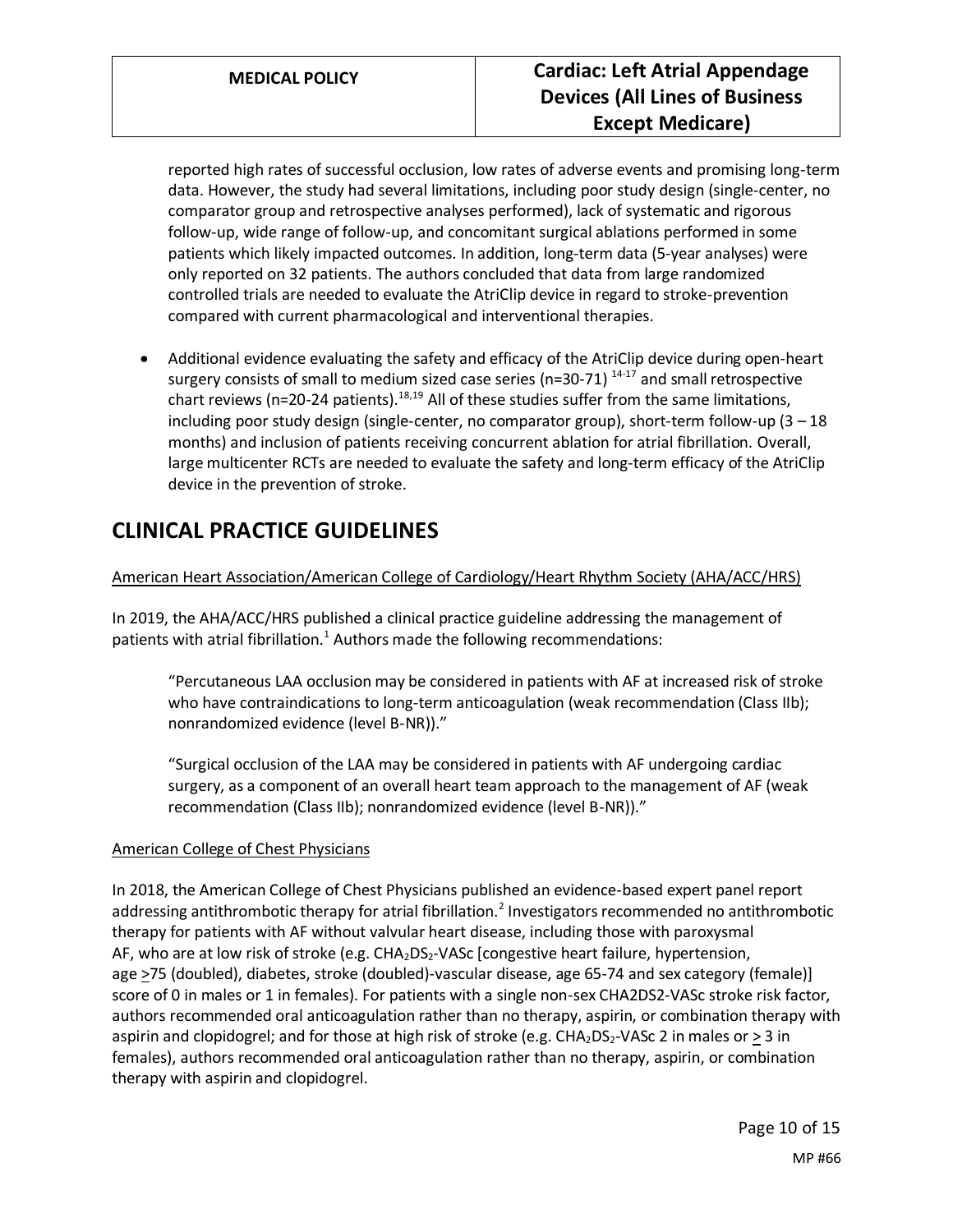#### The Society of Thoracic Surgeons

In 2017, the Society of Thoracic Surgeons published clinical practice guidelines addressing the surgical treatment of atrial fibrillation.<sup>20</sup> On the basis of low-quality evidence, investigators concluded LAA excision or exclusion in conjunction with surgical ablation for AF is reasonable to prevent thromboembolic morbidity (class IIA recommendation, level C evidence [limited data]). Additionally, it was determined to be reasonable to surgically manage the LAA at the time of concurrent cardiac surgery (class IIA recommendation, level C evidence [expert opinion]). This guidance document does not mention specific LAA occlusion devices. Additionally, several authors disclosed relevant conflicts of interest with device manufacturers.

#### National Institute for Health and Care Excellence (NICE)

The 2014 NICE clinical guidelines regarding management of atrial fibrillation and the prevention of thromboembolism indicated that if anticoagulation is contraindicated or not tolerated then this treatment could be considered.<sup>21</sup> The evidence review for the guideline, published as the NICE Interventional Procedure Guidance on percutaneous occlusion of the left atrial appendage in nonvalvular atrial fibrillation for the prevention of thromboembolism, $^{22}$  included large RCTs and case series that evaluated the Watchman and the PLAATO device (which is now off-market).

#### American Heart Association/American Stroke Association (AHA/ASA)

The 2014 AHA/ASA joint guidelines regarding primary prevention of stroke recommended the following: $^{23}$ 

"Closure of the left atrial appendage may be considered for high-risk patients with atrial fibrillation who are deemed unsuitable for anticoagulation if performed at a center with low rates of periprocedural complications and the patient can tolerate the risk of at least 45 d of postprocedural anticoagulation (Class IIb; Level of Evidence B)."

Although the guideline did not specifically mention the Watchman device, the studies used as a basis for this recommendation were two publications of the results of the Watchman PROTECT AF trial.

### **POLICY SUMMARY**

#### Percutaneous Devices

There is clinical rationale that supports the use of the Watchman device for percutaneous left atrial appendage (LAA) closure for the prevention of thromboembolism in patients with non-valvular atrial fibrillation (AF) when anticoagulation therapies are recommended but non-pharmacological alternatives are indicated.

Devices that are not FDA-approved are considered investigational and not covered. In addition, health care services which lack FDA approval or services which are prescribed against the lawfully marketed proposed use (i.e., and off-label use of the drug/device) are considered investigational and not covered.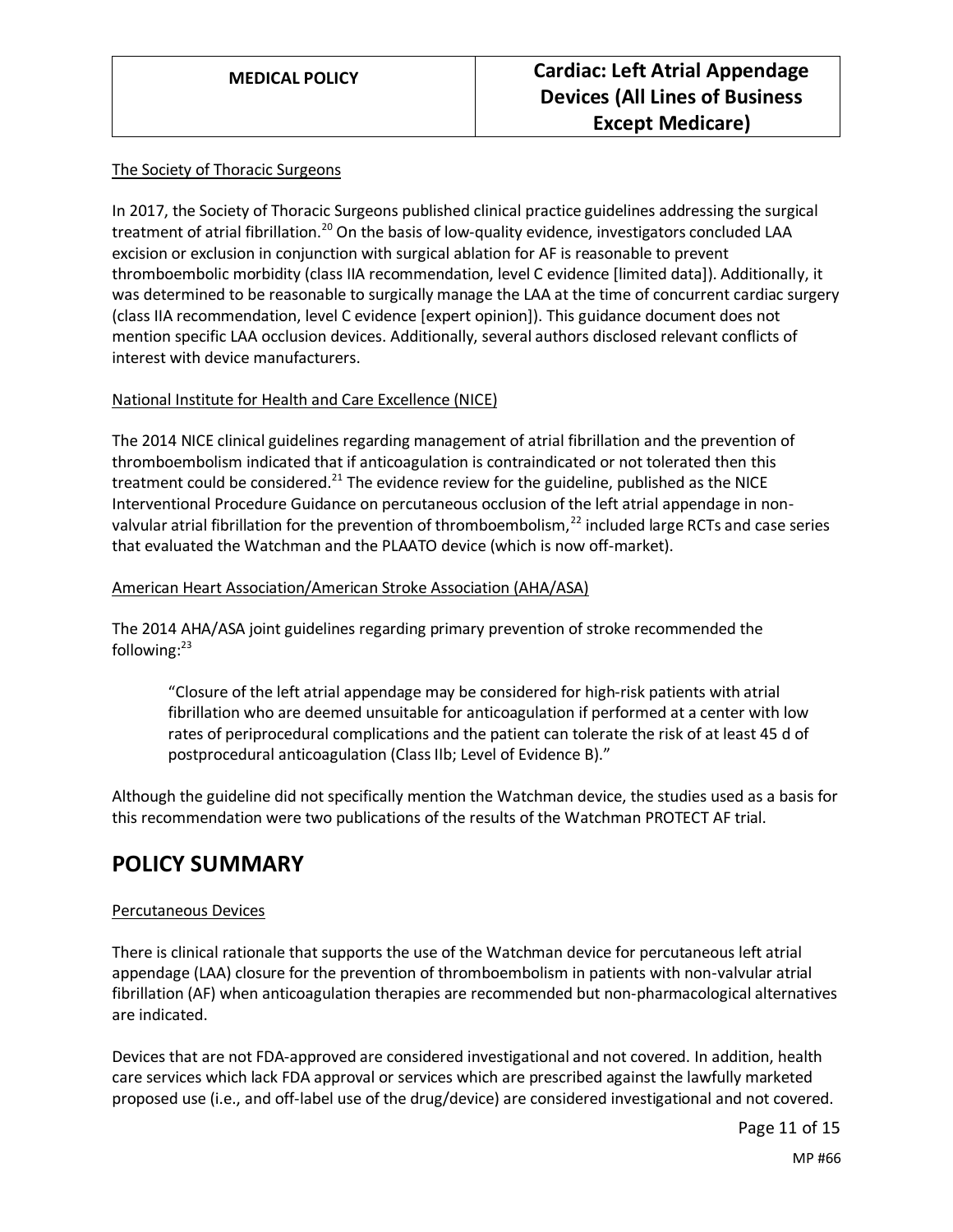The only device FDA-approved for percutaneous closure of the left atrial appendage (LAA) is the Watchman. The other percutaneously inserted devices addressed in this medical policy have not been approved for LAA closure/occlusion. Therefore, the use of devices other than the Watchman for percutaneous closure of the LAA is considered investigational and not covered.

#### Non-Percutaneous Devices

There is insufficient evidence that the use of the AtriClip device is safe and effective at preventing stroke. Large multicenter randomized controlled trials are needed to evaluate the long-term efficacy of this device, ideally in comparison with pharmacological agents or other devices and/or procedures. In addition, no clinical practice guidelines were identified that addressed the use of these types of LAA occlusion devices.

### <span id="page-11-0"></span>**INSTRUCTIONS FOR USE**

Company Medical Policies serve as guidance for the administration of plan benefits. Medical policies do not constitute medical advice nor a guarantee of coverage. Company Medical Policies are reviewed annually and are based upon published, peer-reviewed scientific evidence and evidence-based clinical practice guidelines that are available as of the last policy update. The Companies reserve the right to determine the application of Medical Policies and make revisions to Medical Policies at any time. Providers will be given at least 60-days notice of policy changes that are restrictive in nature.

The scope and availability of all plan benefits are determined in accordance with the applicable coverage agreement. Any conflict or variance between the terms of the coverage agreement and Company Medical Policy will be resolved in favor of the coverage agreement.

# **REGULATORY STATUS**

#### Mental Health Parity Statement

Coverage decisions are made on the basis of individualized determinations of medical necessity and the experimental or investigational character of the treatment in the individual case. In cases where medical necessity is not established by policy for specific treatment modalities, evidence not previously considered regarding the efficacy of the modality that is presented shall be given consideration to determine if the policy represents current standards of care.

# **MEDICAL POLICY CROSS REFERENCES**

Clinical Trials and Devices (All Lines of Business except Medicare)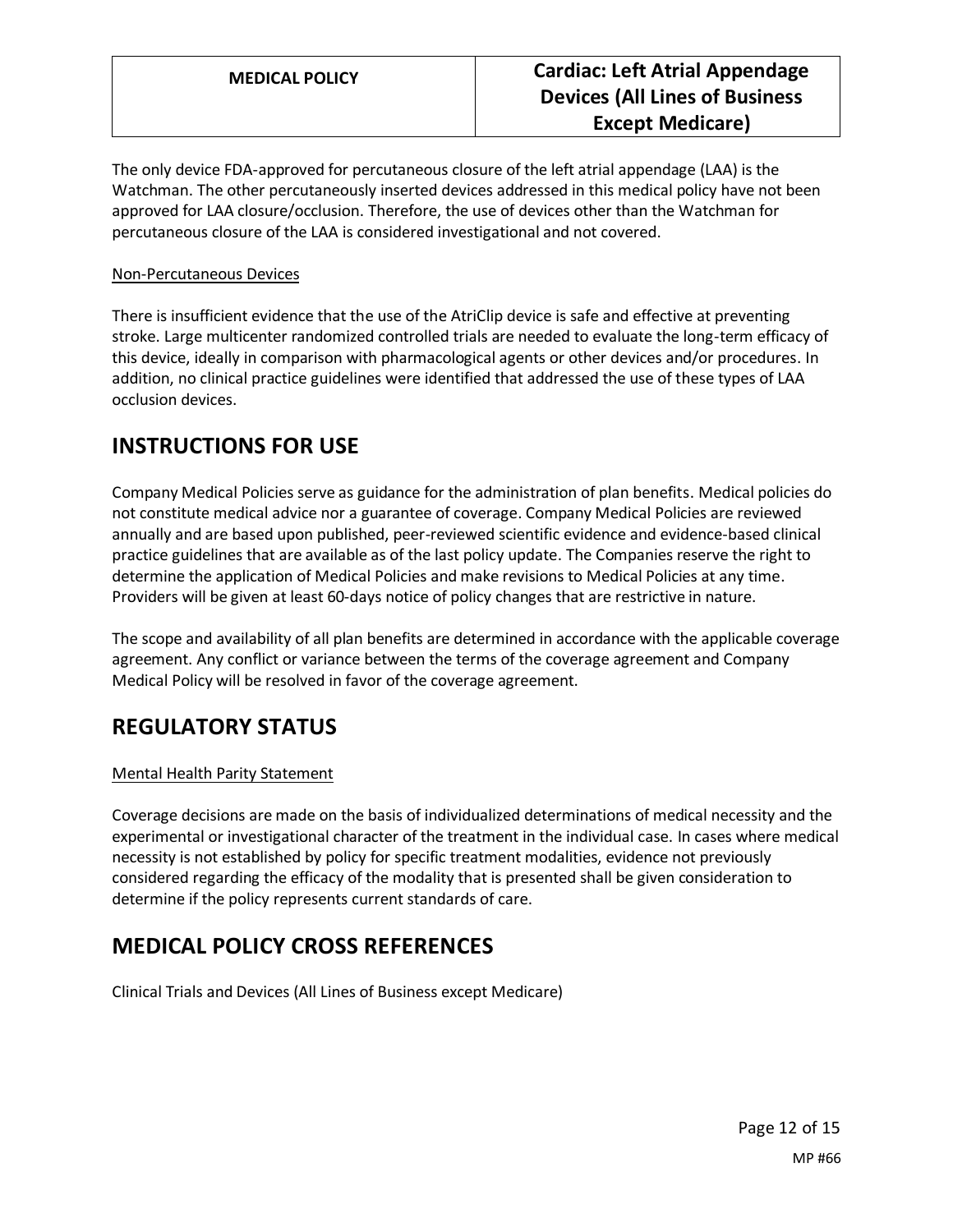### **REFERENCES**

- 1. January CT, Wann LS, Calkins H, et al. 2019 AHA/ACC/HRS focused update of the 2014 AHA/ACC/HRS guideline for the management of patients with atrial fibrillation: a report of the American College of Cardiology/American Heart Association Task Force on Clinical Practice Guidelines and the Heart Rhythm Society. *Journal of the American College of Cardiology.*  2019;74(1):104-132
- 2. Lip GY, Banerjee A, Boriani G, et al. Antithrombotic therapy for atrial fibrillation: CHEST guideline and expert panel report. *Chest.* 2018;154(5):1121-1201
- 3. January CT, Wann LS, Alpert JS, et al. 2014 AHA/ACC/HRS guideline for the management of patients with atrial fibrillation: executive summary: a report of the American College of Cardiology/American Heart Association Task Force on practice guidelines and the Heart Rhythm Society. *Circulation.* 2014;130(23):2071- 2104[.http://circ.ahajournals.org/content/130/23/2071.long.](http://circ.ahajournals.org/content/130/23/2071.long)
- 4. U.S. Food & Drug Administration. WATCHMAN® LAA Closure Technology (Boston Scientfic Corp.). Premarket Approval Application (PMA) Number: P130013. [https://www.accessdata.fda.gov/scripts/cdrh/cfdocs/cfpma/pma.cfm?id=P130013.](https://www.accessdata.fda.gov/scripts/cdrh/cfdocs/cfpma/pma.cfm?id=P130013) Published 2015. Accessed 4/14/2021.
- 5. Boston Scientific. Watchman Directions for use. [https://www.bostonscientific.com/en-](https://www.bostonscientific.com/en-EU/products/laac-system/watchman.html#:~:text=Left%20atrial%20appendage%20closure%20(LAAC)%20with%20WATCHMAN%E2%84%A2%20is%20a,a%20longterm%20oral%20anticoagulant%20use)[EU/products/laac](https://www.bostonscientific.com/en-EU/products/laac-system/watchman.html#:~:text=Left%20atrial%20appendage%20closure%20(LAAC)%20with%20WATCHMAN%E2%84%A2%20is%20a,a%20longterm%20oral%20anticoagulant%20use)[system/watchman.html#:~:text=Left%20atrial%20appendage%20closure%20\(LAAC\)%20with%2](https://www.bostonscientific.com/en-EU/products/laac-system/watchman.html#:~:text=Left%20atrial%20appendage%20closure%20(LAAC)%20with%20WATCHMAN%E2%84%A2%20is%20a,a%20longterm%20oral%20anticoagulant%20use) [0WATCHMAN%E2%84%A2%20is%20a,a%20longterm%20oral%20anticoagulant%20use.](https://www.bostonscientific.com/en-EU/products/laac-system/watchman.html#:~:text=Left%20atrial%20appendage%20closure%20(LAAC)%20with%20WATCHMAN%E2%84%A2%20is%20a,a%20longterm%20oral%20anticoagulant%20use) Published 2020. Accessed 4/14/2021.
- 6. ECRI Institute. Watchman Left Atrial Appendage Closure Device (Boston Scientific Corp.) for Treating Atrial Fibrillation. [https://www.ecri.org/components/ProductBriefs/Pages/23497.aspx?tab=2.](https://www.ecri.org/components/ProductBriefs/Pages/23497.aspx?tab=2) Published 2021. Accessed 4/14/2021.
- 7. Hayes Inc. Percutaneous Left Appendage Closure to Reduce Stroke Risk in Patients with Atrial Fibrillation. [https://evidence.hayesinc.com/report/dir.percutaneous2367.](https://evidence.hayesinc.com/report/dir.percutaneous2367) Published 2020. Accessed 4/14/2021.
- 8. Abbott Inc. AMPLATZER™ Amulet™. [https://www.cardiovascular.abbott/int/en/hcp/products/structural-heart/amplatzer-laa.html.](https://www.cardiovascular.abbott/int/en/hcp/products/structural-heart/amplatzer-laa.html) Accessed 4/14/2021.
- 9. U.S. Food & Drug Administration. LARIAT RS Suture Delivery Device (SentreHEART, Inc.). 510(k) premarket notification: K153096. Indications for use. 11/25/2015. [https://www.accessdata.fda.gov/cdrh\\_docs/pdf15/K153096.pdf.](https://www.accessdata.fda.gov/cdrh_docs/pdf15/K153096.pdf) Published 2015. Accessed 4/14/2021.
- 10. AtriCure Inc. Product Information. Left Atrial Appendage Management. [https://www.atricure.com/atrial-occlusion.](https://www.atricure.com/atrial-occlusion) Published 2021. Accessed 04/14/2021.
- 11. U.S. Food & Drug Administration. AtriClip Pro, Pro2, and Pro V LAA Exclusion Systems With Preloaded Gillinov-Cosgrove Clip (AtriCure Inc.). 510(k) premarket notification: K163261. [https://www.accessdata.fda.gov/cdrh\\_docs/pdf16/k163261.pdf.](https://www.accessdata.fda.gov/cdrh_docs/pdf16/k163261.pdf) Published 2017. Accessed 4/14/2021.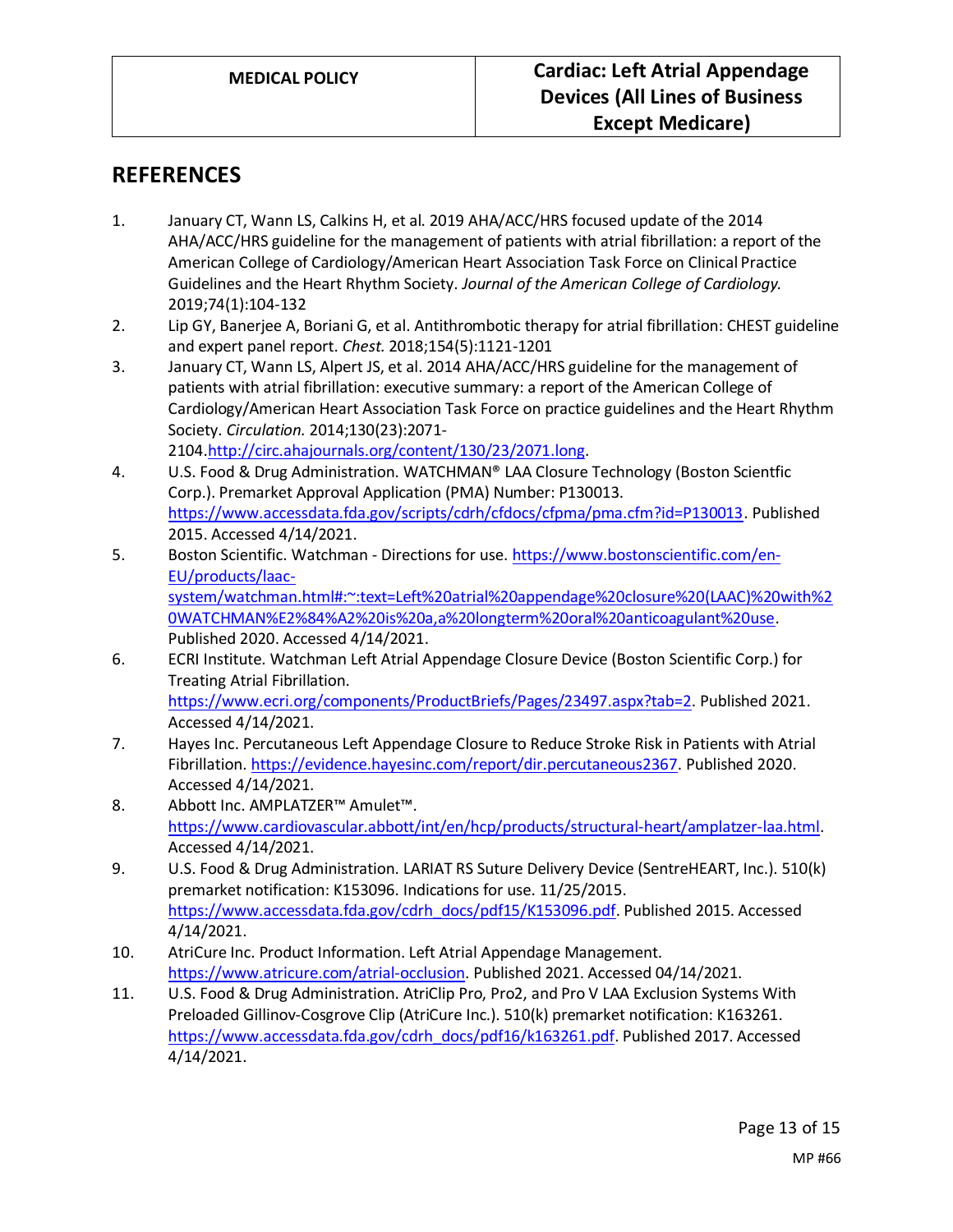- 12. Hayes Inc. Left Atrial Appendage Exclusion with the AtriClip System in Patients with Atrial Fibrillation. [https://evidence.hayesinc.com/report/htb.atriclip4826.](https://evidence.hayesinc.com/report/htb.atriclip4826) Published 2021. Accessed 4/13/2021.
- 13. Caliskan E, Sahin A, Yilmaz M, et al. Epicardial left atrial appendage AtriClip occlusion reduces the incidence of stroke in patients with atrial fibrillation undergoing cardiac surgery. *Europace : European pacing, arrhythmias, and cardiac electrophysiology : journal of the working groups on cardiac pacing, arrhythmias, and cardiac cellular electrophysiology of the European Society of Cardiology.* 2017[.https://academic.oup.com/europace/advance-article](https://academic.oup.com/europace/advance-article-abstract/doi/10.1093/europace/eux211/3978743?redirectedFrom=fulltext)[abstract/doi/10.1093/europace/eux211/3978743?redirectedFrom=fulltext.](https://academic.oup.com/europace/advance-article-abstract/doi/10.1093/europace/eux211/3978743?redirectedFrom=fulltext)
- 14. Ailawadi G, Gerdisch MW, Harvey RL, et al. Exclusion of the left atrial appendage with a novel device: early results of a multicenter trial. *The Journal of thoracic and cardiovascular surgery.*  2011;142(5):1002-1009, 1009.e100[1.https://www.clinicalkey.com/service/content/pdf/watermarked/1-s2.0-](https://www.clinicalkey.com/service/content/pdf/watermarked/1-s2.0-S0022522311008282.pdf?locale=en_US) [S0022522311008282.pdf?locale=en\\_US.](https://www.clinicalkey.com/service/content/pdf/watermarked/1-s2.0-S0022522311008282.pdf?locale=en_US)
- 15. Kurfirst V, Mokracek A, Canadyova J, Frana R, Zeman P. Epicardial clip occlusion of the left atrial appendage during cardiac surgery provides optimal surgical results and long-term stability. *Interactive cardiovascular and thoracic surgery.* 2017;25(1):37- 40[.https://academic.oup.com/icvts/article/25/1/37/3091247.](https://academic.oup.com/icvts/article/25/1/37/3091247)
- 16. Suwalski G, Emery R, Gryszko L, et al. Early operative comparison of two epicardial left atrial appendage occluding systems applied during off-pump coronary revascularisation in patients with persistent atrial fibrillation. *Kardiochirurgia i torakochirurgia polska = Polish journal of cardio-thoracic surgery.* 2016;13(1):10- 14[.https://www.ncbi.nlm.nih.gov/pmc/articles/PMC4860428/.](https://www.ncbi.nlm.nih.gov/pmc/articles/PMC4860428/)
- 17. Mokracek A, Kurfirst V, Bulava A, Hanis J, Tesarik R, Pesl L. Thoracoscopic Occlusion of the Left Atrial Appendage. *Innovations (Phila).* 2015;10(3):179- 182[.https://www.ncbi.nlm.nih.gov/pubmed/26181584.](https://www.ncbi.nlm.nih.gov/pubmed/26181584)
- 18. Page S, Hallam J, Pradhan N, et al. Left Atrial Appendage Exclusion Using the AtriClip Device: A Case Series. *Heart, lung & circulation.*  2017[.https://www.clinicalkey.com/service/content/pdf/watermarked/1-s2.0-](https://www.clinicalkey.com/service/content/pdf/watermarked/1-s2.0-S1443950617315299.pdf?locale=en_US) [S1443950617315299.pdf?locale=en\\_US.](https://www.clinicalkey.com/service/content/pdf/watermarked/1-s2.0-S1443950617315299.pdf?locale=en_US)
- 19. Ad N, Massimiano PS, Shuman DJ, Pritchard G, Holmes SD. New Approach to Exclude the Left Atrial Appendage During Minimally Invasive Cryothermic Surgical Ablation. *Innovations (Phila).*  2015;10(5):323-327[.https://www.ncbi.nlm.nih.gov/pubmed/26523825.](https://www.ncbi.nlm.nih.gov/pubmed/26523825)
- 20. Badhwar V, Rankin JS, Damiano Jr RJ, et al. The Society of Thoracic Surgeons 2017 clinical practice guidelines for the surgical treatment of atrial fibrillation. *The Annals of thoracic surgery.*  2017;103(1):329-341
- 21. National Institute for Health and Care Excellence (NICE). Atrial fibrillation: management. Clinical guideline [CG180]. [https://www.nice.org.uk/guidance/cg180/chapter/1-](https://www.nice.org.uk/guidance/cg180/chapter/1-Recommendations#interventions-to-prevent-stroke-2) [Recommendations#interventions-to-prevent-stroke-2.](https://www.nice.org.uk/guidance/cg180/chapter/1-Recommendations#interventions-to-prevent-stroke-2) Published 2014. Accessed 4/14/2021.
- 22. National Institute for Health and Care Excellence. Percutaneous occlusion of the left atrial appendage in non-valvular atrial fibrillation for the prevention of thromboembolism. Interventional procedures guidance [IPG349]. [https://www.nice.org.uk/guidance/ipg349/chapter/1-Guidance.](https://www.nice.org.uk/guidance/ipg349/chapter/1-Guidance) Published 2014. Accessed 4/14/2021.